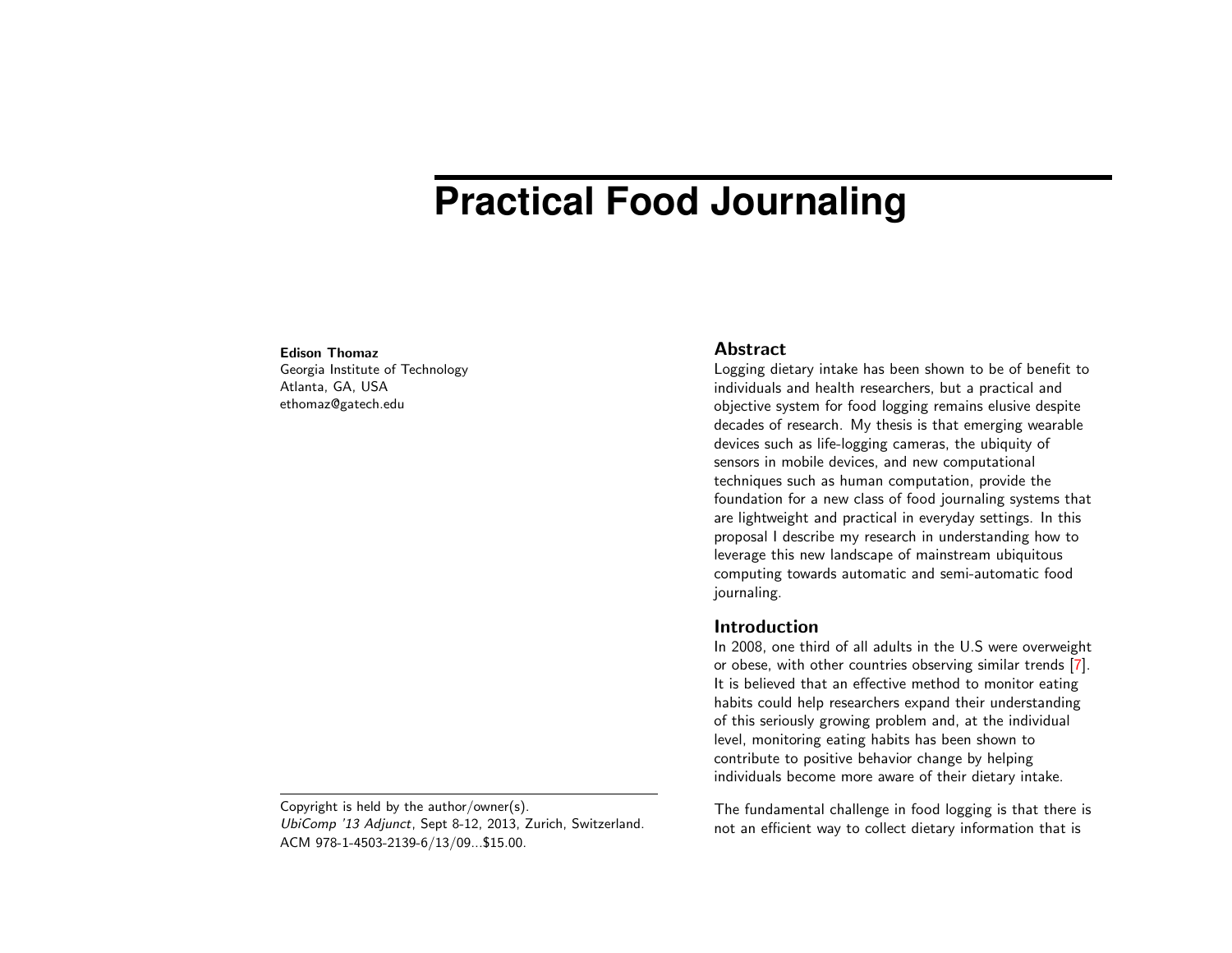objective, ecologically valid and does not pose a major burden on individuals. Today, mobile phone applications represent the state-of-the-art; there are a myriad of applications that let users take photos and notes of their meals, some of which go a step further and even display the nutritional value of a meal through crowdsourcing techniques. The key challenge with these applications is that people need to remember to use them, which proves to be particularly hard to do over a long period of time. Additionally, there is a time and effort cost associated with fetching a smartphone, unlocking it, launching an app and taking a photo or typing notes. It is inevitable that even the most engaged users might forget to log a snack or meal occasionally, or grow weary of dutiful logging over the long run. The truth is, these applications are simply not practical enough for sustained use.

The thesis underlying my work is that emerging wearable devices such as life-logging cameras, the ubiquity of sensors in mobile devices and activity trackers, and the combination of computational techniques such as human computation and machine learning, provide a new foundation from which to build practical, automatic and semi-automatic food journaling systems.

For my dissertation I plan to address the following research questions:

- 1. Can human computation be used to recognize eating moments in first-person point-of-view images taken with wearable cameras in everyday settings?
- 2. How can privacy concerns be addressed when recognizing eating moments from first-person point-of-view images using human computation?
- 3. Can multimodal sensor data from wearable devices and mobile phones identify eating moments?
- 4. Can habitual eating patterns be estimated from multimodal sensor data?

One of the cornerstones of my research agenda is the identification of when an eating activity takes place, since it is the centerpiece of a number of strategies for food journaling. Once a meal activity has been identified, several courses of actions might be pursued. An automatic trigger could be sent to a wearable camera to take a picture of the food  $[12, 10, 15]$  $[12, 10, 15]$  $[12, 10, 15]$  $[12, 10, 15]$  $[12, 10, 15]$ , the individual could be nudged to add an entry to a food logging mobile application, or a text message could sent to the individual later in the day requesting more details about the meal.

# Related Work

Manual food journaling is the current practical paradigm when it comes to food journaling. Today, a variety of food logging smartphone applications exist, many of which are very popular such as MealSnap and MyFitnessPal. Many of these applications facilitate the journaling task by requiring people to simply take a picture of their food [\[8,](#page-5-4) [12\]](#page-5-1). In the realm of mobile applications, other approaches have been tried such as offering alternative entry methods in food diaries and designing notification practices that remind people to log their meals.

Research in the area of automatic food tracking and recognition dates back to the 1980s when researchers tried to detect chews and swallows using oral sensors in order to measure the palatability and satiating value of foods [\[14\]](#page-5-5). Other sensor-based techniques involve detecting eating and drinking actions from acoustic and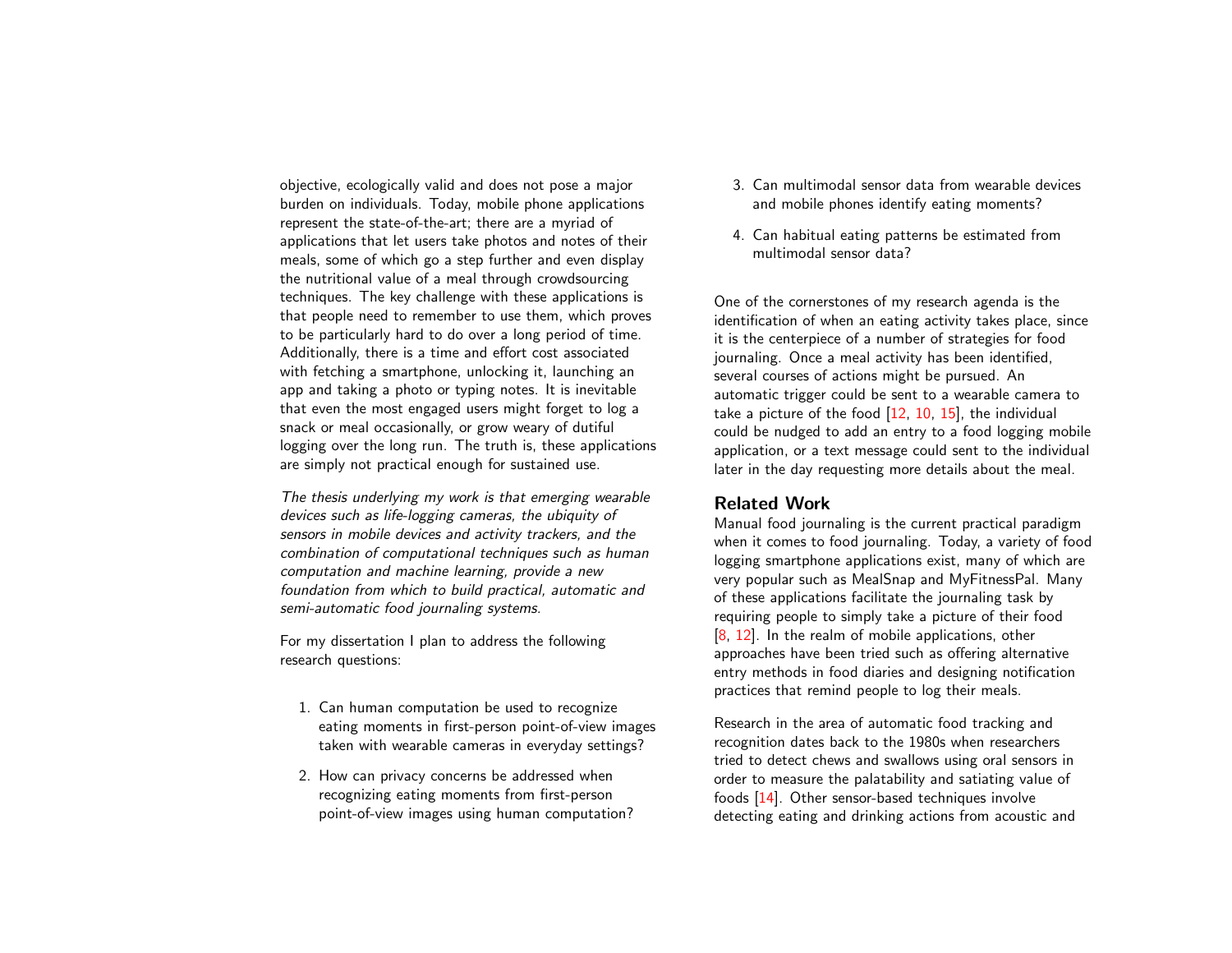inertial sensors, and monitoring caloric intake using on-body or mobile phone-based sensors [\[3,](#page-4-0) [1\]](#page-4-1).

A recently introduced approach to dietary monitoring involves using wearable cameras such as the eButton [\[2\]](#page-4-2) and SenseCam [\[6\]](#page-5-6) to document people's eating behaviors. A head or chest-mounted camera is configured to take first-person point-of-view photos automatically throughout the day (e.g. every 30 seconds), and the resulting snapshots capture people performing a wide range of everyday activities, from socializing with friends to having meals with family members. This technique is particularly promising because in addition to being completely passive, the images captured truthfully reflect people's eating activities and the surrounding context of those activities.

# Current Research

One of the major challenges of identifying eating moments with photos automatically captured throughout the day is that only a small portion of images depicts an eating moment. The sheer volume of images generated per day makes it impractical to annotate them manually, and despite significant progress in the field of computer vision over the years, it remains impractical to automatically identify and categorize food items in images taken in real world settings. This is the first challenge I address in my dissertation work, and I do so by applying a new form of computation that has matured in the last five years: human computation. I devised a methodology for automatically recognizing eating moments from thousands of first-person point-of-view images by leveraging one of the most popular human computation services, Amazon Mechanical Turk (AMT). The method consists of collecting and filtering images for privacy protection, formatting the images into temporal groups, presenting them to a group of human computation workers by

creating a human-intelligence task (HIT), and comparing their results to results obtained by a group of trusted coders who went through the same exercise.

I evaluated this methodology in a three-day 5-participant study and the system was able to recognize eating moments in real-world settings. Overall eating moment recognition accuracy reached 89.68% accuracy in the best case scenario, with overall precision at 86.11% and overall recall at 63.26%. Privacy arouse as an important element of this work, and privacy-related constraints dictated important aspects of the methodology. One of the challenges faced was that the wearable camera setup captured a large number of photos of non-study participants. Since these individuals were not in the study, we were forced to delete all such images. Importantly, the elimination of these photos had a detrimental impact on the performance of our system. This was the impetus for my follow-up work, the second research question I address in my dissertation: a framework for reasoning about and quantifying the results of privacy-protecting measures.

I developed a formulation, the privacy-saliency matrix, to guide the understanding of removing imagery that poses a threat to privacy while retaining imagery that is salient to the analysis of the image (e.g eating behavior). To demonstrate the use of the framework, I quantified how four simple automated image processing techniques face detection, image cropping, location filtering, and motion filtering — address the privacy challenge. This was achieved by conducting a study in which first-person point-of-view imagery from a different set of 5 participants over an average of 3 days each was coded for the saliency of each image with respect to eating behaviors as well as the potential for privacy concerns.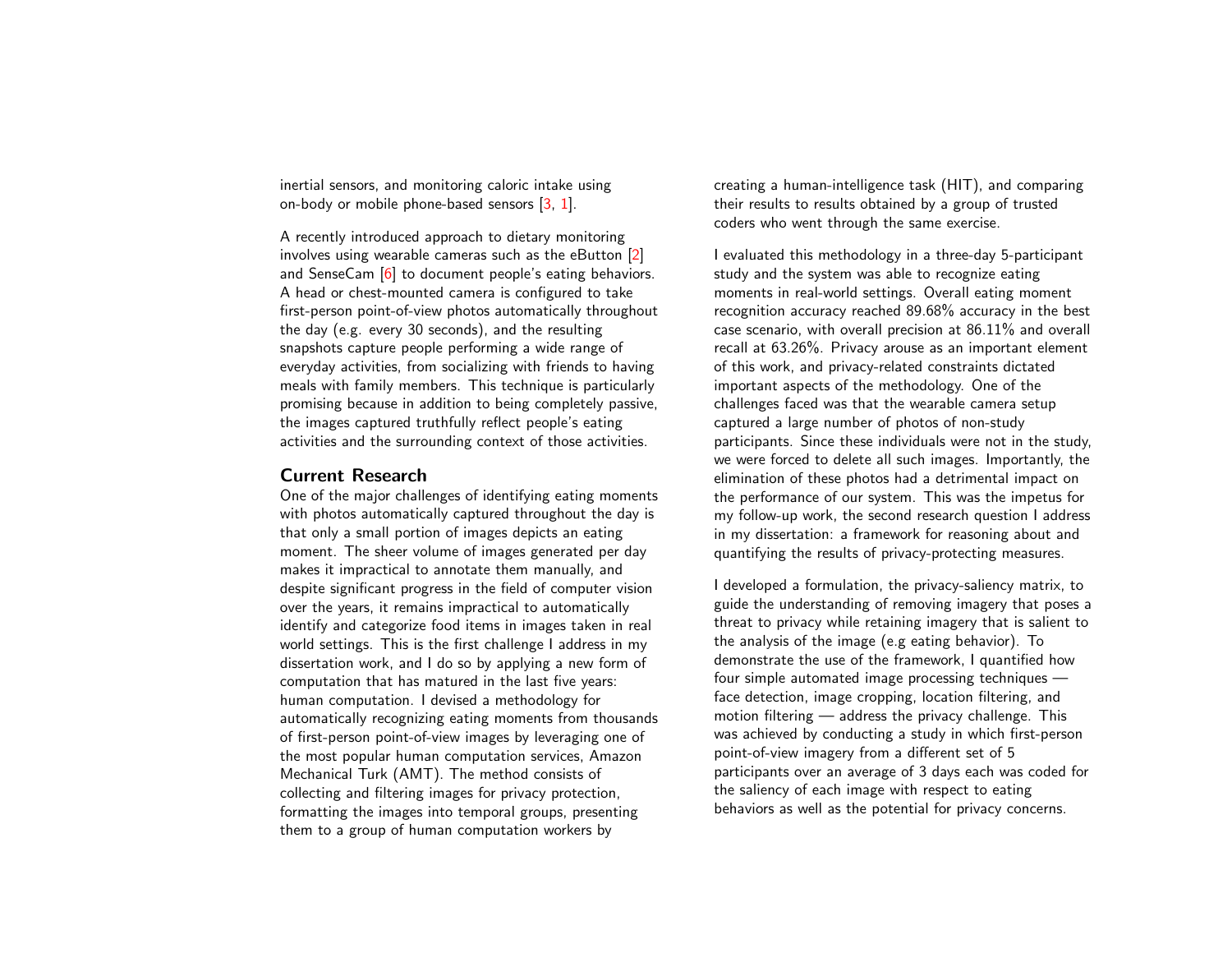As expected, none of the image processing techniques optimized the privacy and saliency of images to desired levels, but the study exposed the need for mechanisms that support reasoning about this optimization, which I believe my framework does.

#### Proposed Research

Thanks to advances in sensing and mobile technologies over the last decade, sensors have been employed to automatically infer many aspects of human activity [\[9,](#page-5-7) [11\]](#page-5-8). When it comes to dietary assessment, researchers have experimented with a number of sensor modalities [\[1,](#page-4-1) [13,](#page-5-9) [16\]](#page-5-10). Unfortunately, despite promising results, none of the techniques explored so far have been practical enough for real-world usage.

One of the findings of the privacy-saliency matrix research effort was the value of sensor data in the context of identifying eating moments. The location and motion filtering techniques successfully leveraged sensor data to determine the likelihood that an eating activity was taking place. My proposed research hinges on this observation to a large extent. Recently, a wide range of wearable devices such as the Fitbit, the Nike FuelBand, and the Garmin Forerunner have become popular in the consumer market. I plan to address research questions  $#3$  and  $#4$  by combining data provided by these mainstream wearables devices with smartphone sensor data to recognize eating moments and patterns in real world settings.

To recognize eating moment from sensor data, I plan to conduct a study in Fall 2013 where 20 participants will be asked to wear an inertial and an acoustic sensor and install a sensor data logging application on their smartphones. Participants will also be asked to wear a wearable camera that will capture a photo of their activities throughout the

day every 30 seconds. The study will last a single day and will start in the morning. At the conclusion of the study I will ask participants what times they had meals that day and confirm the time of the eating activities with the first-person point-of-view images from the wearable cameras. With the knowledge of when eating moments occurred, I will train a classifier using machine learning techniques and evaluate it using cross-fold validation.

Routine characterizes human life, and these routines manifest themselves in our everyday interaction with technology [\[4\]](#page-4-3). The fourth research question I plan to answer in my proposed work is whether eating patterns can be recognized using opportunistic sensing and machine learning techniques. Researchers interested in discovering people's life patterns have relied a number of methods for finding discontinuous and varied-order activity patterns in an individuals behavioral data [\[5\]](#page-5-11). One of the challenges of these unsupervised approaches is the amount of data required. Another consideration is that once patterns have been detected, it is critical to learn what activities the patterns refer to. Interactive machine learning techniques, where end-users provide labels or features to guide the process of learning, can be used towards this end.

To address the question of whether eating patterns can be recognized, I will conduct a study with 10-15 participants over an entire month in Spring 2014. Participants will be provided with a sensor setup similar to the one described in the previous section: inertial and acoustic sensors, a mobile phone application and a wearable camera. The sensor data will be automatically collected throughout the study by means of a sensor aggregation platform. At the end of the study, I will coalesce the multi-day sensor data streams for each participant and cluster them using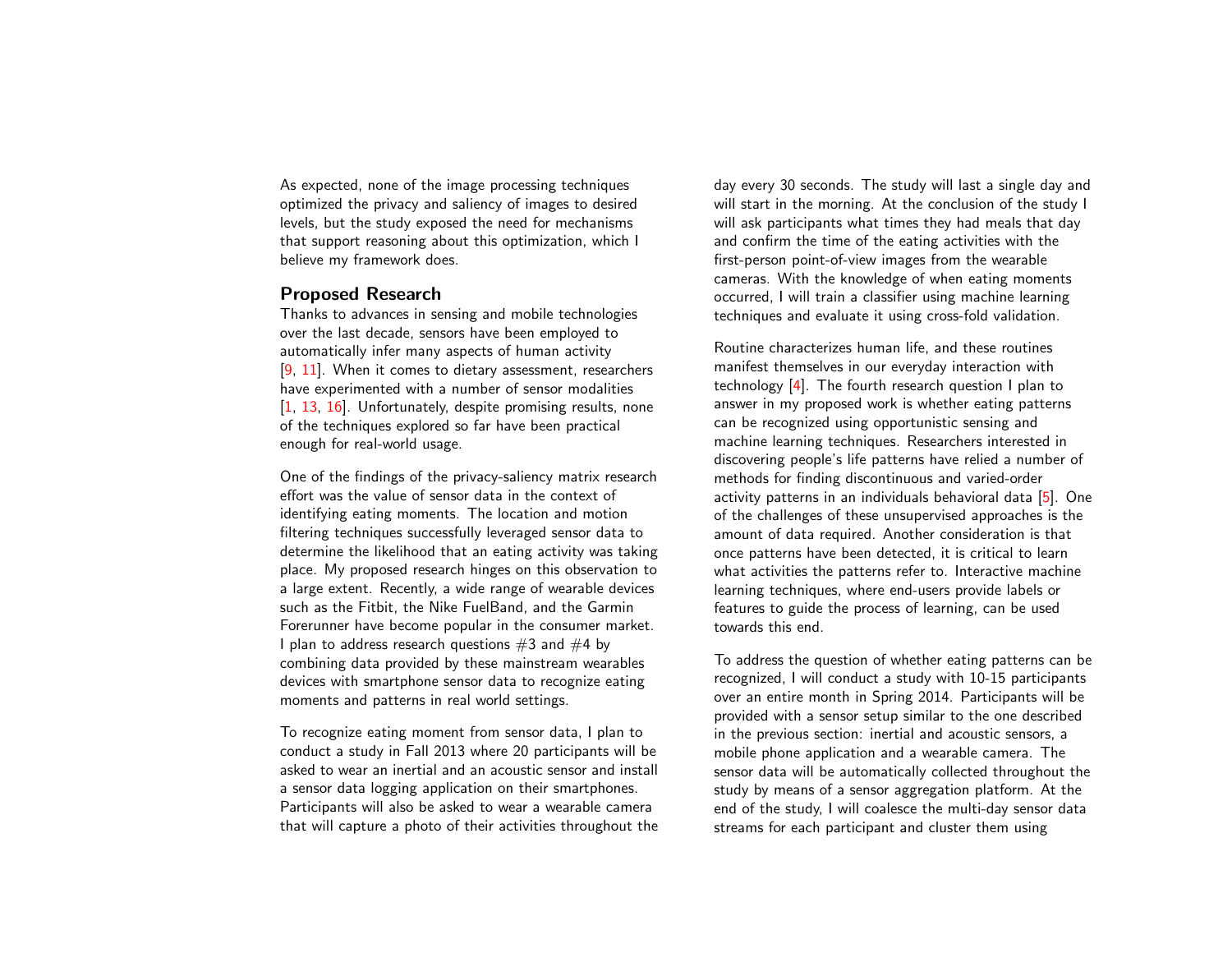Gaussian Mixture Models (GMM) using the EM algorithm. To evaluate whether the clusters represent actual routines in people's everyday activities, I will interview participants and ask them about their habits, attributing special emphasis to eating patterns. In a real-world scenario, where interviews are impractical, cluster labels might be obtained through SMS messaging, where users of the system might be occasionally prompted for input to guide the learning of eating pattern models.

I feel strongly that the availability of models that can predict eating moments and eating patterns from multimodal, opportunistic sensor data will serve as the foundation for a new class of food journaling systems that are lightweight, practical and usable in everyday settings. This is especially the case because the devices from which the sensor data originates will be, by and large, products such as smartphones and activity trackers that individuals have already adopted into their lives. This is in contrast to limited, custom sensing approaches for dietary assessment that are not practical and do not scale well in real-world settings.

### Objective for Attending

I am at a stage in the Ph.D. program where I feel that I would benefit tremendously from feedback from the Ubicomp community regarding my dissertation topic and focus. I am looking forward to presenting my work and having interactions with experienced researchers in the field. The format of the Doctoral School seems perfect for this purpose. Moreover, my ambition is to remain in academia upon graduation and pursue a faculty position in my area of study. I strongly believe the School will bring me closer to other students who are in the same position, and who will become my peers within academia and beyond. I have no doubt that the connections I will

make with students and faculty will prove very valuable, and serve as a springboard for a successful career once I graduate.

# Biographical Sketch

In August 2013, I will start my fourth year as a Ph.D. student at the Georgia Institute of Technology. I am in the Human-Centered Computing program and I completed the required qualifying exam in September 2012. My advisors are Dr. Gregory D. Abowd, Regents' and Distinguished Professor in the College of Computing, and Dr. Irfan Essa, Professor in the College of Computing. We are all affiliated with the School of Interactive Computing and the GVU Center. I have a S.M. in Media Arts and Sciences from the MIT Media Lab, awarded in 2002, and a B.A. in Computer Science from The University of Texas at Austin, awarded in 1999. I expect to complete the Ph.D. program in Fall 2014.

# **References**

- <span id="page-4-1"></span>[1] Amft, O., and Tröster, G. On-Body Sensing Solutions for Automatic Dietary Monitoring. IEEE pervasive computing 8, 2 (Apr. 2009).
- <span id="page-4-2"></span>[2] Bai, Y., Li, C., Yue, Y., Jia, W., Li, J., Mao, Z.-H., and Sun, M. Designing a wearable computer for lifestyle evaluation. In Bioengineering Conference (NEBEC), 2012 38th Annual Northeast (2012), 93–94.
- <span id="page-4-0"></span>[3] Chen, S., Lach, J., Amft, O., Altini, M., and Penders, J. Unsupervised Activity Clustering to Estimate Energy Expenditure with a Single Body Sensor. marcoaltini.com.
- <span id="page-4-3"></span>[4] Consolvo, S., McDonald, D. W., Toscos, T., Chen, M. Y., Froehlich, J., Harrison, B., Klasnja, P., LaMarca, A., LeGrand, L., Libby, R., Smith, I., and Landay, J. A. Activity sensing in the wild: a field